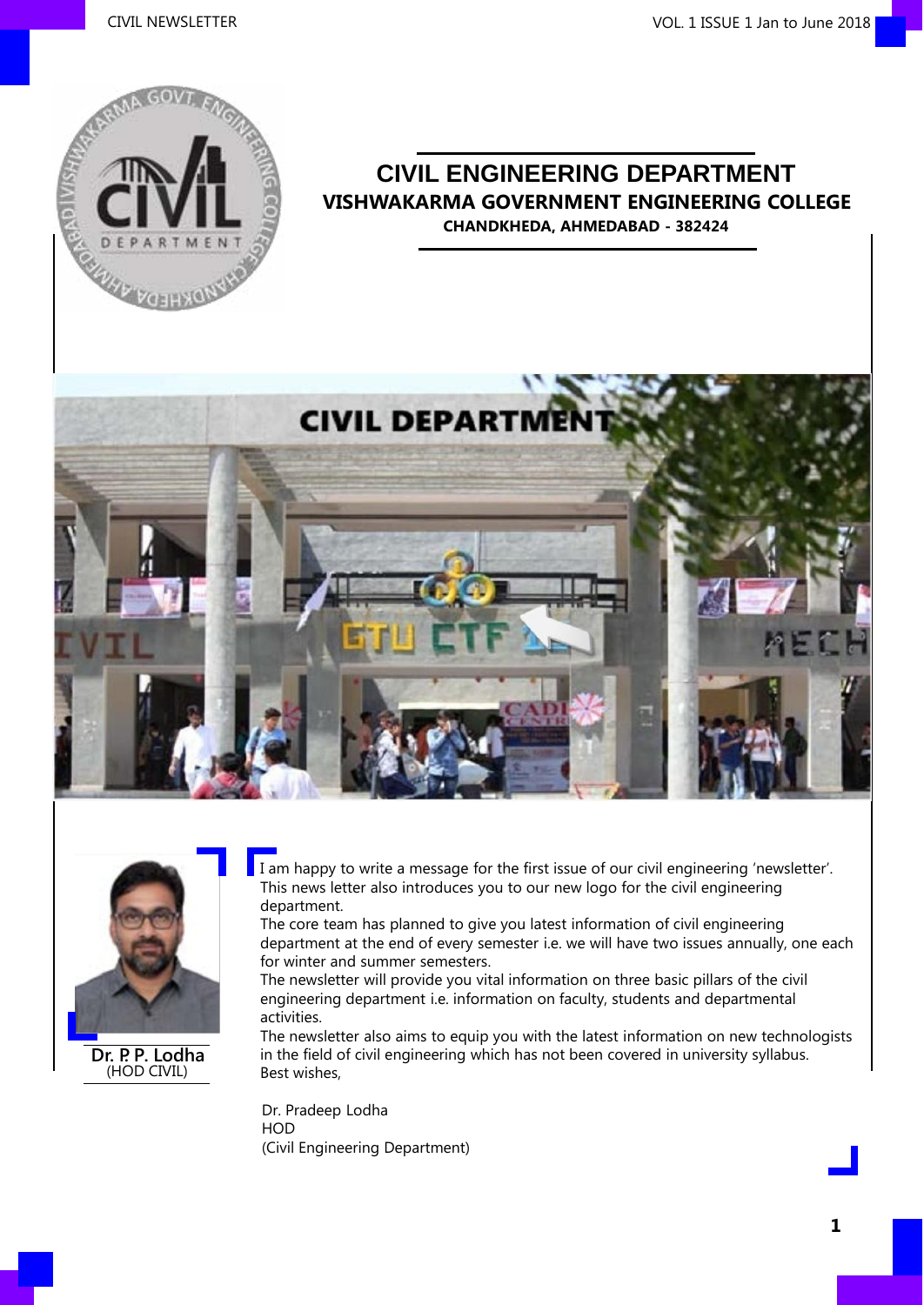- **VISION :** To provide a dynamic learning environment in the field of civil engineering with global perspectives to make them technically competent for innovation and entrepreneurship.
- **MISSION :** 1. To develop well equipped laboratories and infrastructure for conducive learning.
	- 2. To promote real time education, research culture and consultancy work for industrial and societal needs.
	- 3. To enhance professional engineering and entrepreneurship skills.
	- 4. Inculcate the value system in students for providing socially responsible and eco friendly solutions in the field of construction industry and infrastructures.

| Sr.              | <b>Name</b>          | <b>Designation</b>                  | <b>Highest Qualification</b>       |  |  |
|------------------|----------------------|-------------------------------------|------------------------------------|--|--|
| no.              |                      |                                     |                                    |  |  |
| 1.               | Mr. P.P.Lodha        | HOD, Associate Professor,           | Ph.D                               |  |  |
|                  |                      | Civil Department                    |                                    |  |  |
| 2.               | Mr. R.G. Motwani     | Associate Professor                 | M.Tech (Transportation)            |  |  |
| 3.               | Mr. S.A. TRIVEDI     | Associate Professor                 | M.E (Irrigation and Water          |  |  |
|                  |                      |                                     | Management)                        |  |  |
| 4.               | Mr. K.L. TIMANI      | HOD, Associate Professor,           | M.E.(GeoTechnical Engineering)     |  |  |
|                  |                      | <b>Applied Mechanics Department</b> |                                    |  |  |
| 5.               | Ms. M. M. CHAUHAN    | <b>Assistant Professor</b>          | M.E.(Structural Engineering)       |  |  |
| 6.               | Ms. Y. J. PATEL      | Assistant Professor                 | M.E.(Structural Engineering)       |  |  |
| 7.               | Mr. A.B. PATEL       | Assistant Professor                 | M.E. (Structural Engineering)      |  |  |
|                  |                      |                                     |                                    |  |  |
| 8.               | Mr. B. C. CONTRACTER | Assistant Professor                 | M.E. (Hydraulic Structure)         |  |  |
| $\overline{9}$ . | Mr. M.V. CHAUHAN     | <b>Assistant Professor</b>          | M.E. (CASAD)                       |  |  |
| 10.              | Mr. B.G. BUDDHDEV    | <b>Assistant Professor</b>          | M.E.(Soil Mechanics and Foundation |  |  |
|                  |                      |                                     | Engineering)                       |  |  |
| 11.              | Ms. D.R. RAWAT       | Assistant Professor                 | M.E. (Environmental Engineering)   |  |  |
| 12.              | Ms. S.C. PARMAR      | Assistant Professor                 | M.E.(Water Resources Engineering)  |  |  |
| 13.              | Mr. S.M. GOLWALA     | Assistant Professor                 | M.E (Transportation)               |  |  |
|                  |                      |                                     |                                    |  |  |
| 14.              | Mr. A.I. SHAIKH      | Assistant Professor                 | M.E (Water Resources               |  |  |
|                  |                      |                                     | Management)                        |  |  |
| 15.              | Ms.A.H MAHESHWARI    | Assistant Professor                 | M.E (Water Resources               |  |  |
|                  |                      |                                     | Management)                        |  |  |

### **LIST OF FACULTY MEMBERS**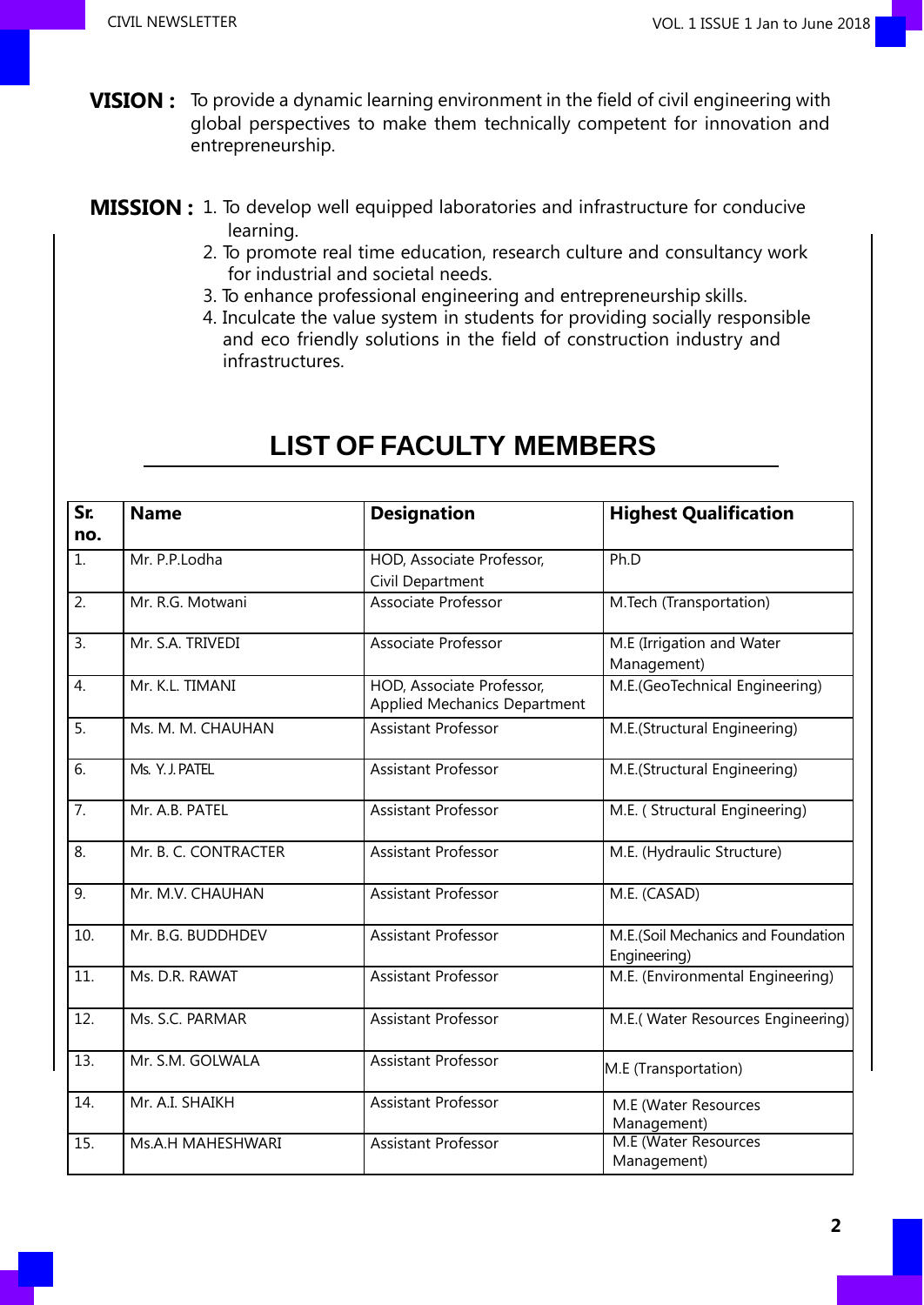



A technical visit to Kotarpur Water Treatment Plant was arranged on 6/3/2018 for 6th semester students (45 students) of Civil Engineering department under the guidance of Prof. B.C. Contractor and Prof. D.R. Ramdas. Kotarpur Water Treatment Plant is Asia's largest water treatment plant with main 3 units, in which this visit was arranged only for unit 1, Narmada main canal-HR (Gravity -1) having capacity of 650 MLD. The students were given a brief description about the entire plant and were shown a lot of waste water treatment units.



A one day technical visit to Sardar Sarovar Dam was organized on 9/3/2018 for 8th semester (40 students) students of Civil Department under the guidance of Prof. S.A. Trivedi and Prof. M.V. Chauhan. The technical visit was planned to understand the multipurpose river valley project, its components and important features and current status of ongoing activities on the site. The technical visit will go a long way in improving the learning outcomes of the burgeoning civil engineering graduates of VGEC.



One day workshop on Auto-CAD software was organized by VGEC Alumni Association for 4th semester Civil Engineering students on 11th April 2018. The trainer was Shri Soni Darshil Jigneshkumar, an Alumni who completed his degree in Civil Engineering in 2016. He is working as a contractor. AutoCAD is a Computer Aided Drafting and Designing Tool which helps Mechanical / Civil Engineers to create and modify engineering drawings. It helps them to create plans, elevations and sectional views.



A roundtable was organized by Department of Civil Engineering, Vishwakarma Government Engineering College on "Applications of Geosynthetics in Infrastructure" dated on 05/05/2018. The conference was attended by Dr. Rajul Gajjar Principal VGEC, Shri S.B. Vasava, Secretary, R&B department, Dr. Amit Prasant, Professor, IIT Gandhinagar, Shri S.I. Patel, former secretary R&B department, Shri C.R. Prayag, Shri Ravi Shankar, consultant. Over 28 participants took attended programmed from various industries and manufactures.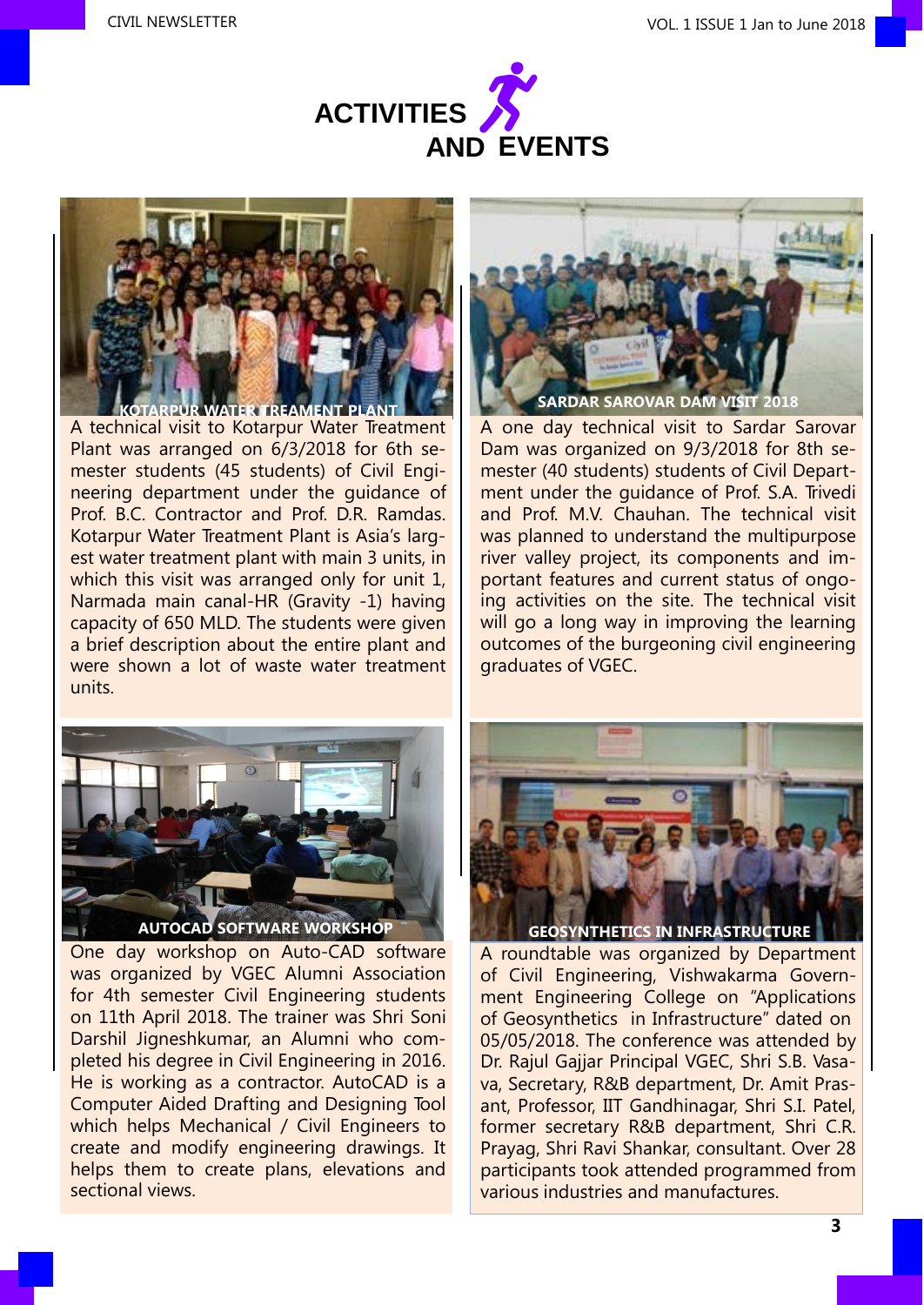# **DEPARTMENTAL ACHIEVEMENTS**





Ankit Patel, Gautam Kavar, Krunal Prajapati, Shubham won the Best Star Performer of and Team won the college level volleyball championship organized under Vishwacup '18. It was a very proud moment for entire Civil Department.



Kalpit Patel (Civil 3rd Year) Bhaskar, Hitesh Chaudhary, the Year in the Invincible NGO Award Ceremony. He is a prominent member of Invincible NGO. It was a moment of honour for him as well as the whole department.

• Chaudhary Aniket Aman won Gold Medal in Shri Paresh Talati GICEA held at Gujarat Institute of Civil Engineer and Architects.

• Rohit Prajapati and Team became winner in Game of Gravity event held during the GTU Central Techfest '18.

• Kishan Patel, Dhruvil Chaud-

hary and team won the 1, 2, 3 Sold... event held during the GTU Central Techfest '18.

• Digant Patel and Mrudul Patel published an International Research paper in Technical Organization of India.

| Sr.<br>no.     | <b>Name of</b><br><b>Faculty</b> | Publi-<br>cation | <b>Title of Publication</b>                                                                                                          | Name of<br>Book/<br>Conference/<br>Journal                                       | Type of<br><b>Publication</b><br>National/<br><b>International</b> | <b>ISSN/ISBN</b>                                              |
|----------------|----------------------------------|------------------|--------------------------------------------------------------------------------------------------------------------------------------|----------------------------------------------------------------------------------|--------------------------------------------------------------------|---------------------------------------------------------------|
| $\mathbf{1}$   | Prof. B.C.<br>Contractor         | Journal          | A study of on-site material manage-<br>ment handling practices & rating<br>of the different construction sites in<br>Ahmedabad city. | International<br>Journal of<br>Engineering<br>Science In-<br>vention(IJESI)      | International                                                      | ISSN (Online):<br>23196734,<br>ISS(Print):<br>23196726        |
| $\overline{2}$ | Prof. B.G.<br>Buddhdev           | Journal          | Paper published on "Futuristic studies on<br>GSRTC Bus stand in Ahmed- abad city"                                                    | International<br>Journal of<br>Scientific<br>Research and<br>Development         | International                                                      | ISSN:2321-0613<br>(Online), Vol 6,<br><b>Issue 2,2018</b>     |
| 3              | Prof. M.V.<br>Chauhan            | Journal          | Paper published on "Effect of different<br>types of aggregate on the mechanical<br>properties of pervious concrete"                  | Internatinal<br>Journal of Science<br>and advance<br>research in<br>Technology   | International                                                      | ISSN:2395-<br>1052(Online),<br>Vol 4, Issue 4,<br>April, 2018 |
| $\overline{4}$ | Prof. Y.J. Patel                 | Journal          | Paper published on "Utilisation of Foundary<br>Sand and Granite Slurry as a Sand<br>Replacement in Geopolymer concrete"              | International<br>Jounal of Emerging<br>Technology and<br>Advanced<br>Engineering | International                                                      | ISSN: 2250-2459,<br>Vol-8, Issue 4, April-<br>2018            |
| 5              | Prof. Y.J. Patel                 | Journal          | Research Paper published on "Modification<br>of properties of Geo-Poly- mer Concrete at<br>Ambient Tempera- ture using RHA".         | International<br>Jounal of Recent<br>Trends in<br>Engineering and<br>Research    | International                                                      | ISSN: 2255 Vol-4,<br>Issue 1, Jan-2018                        |

### **FACULTY ACHIEVEMENTS**